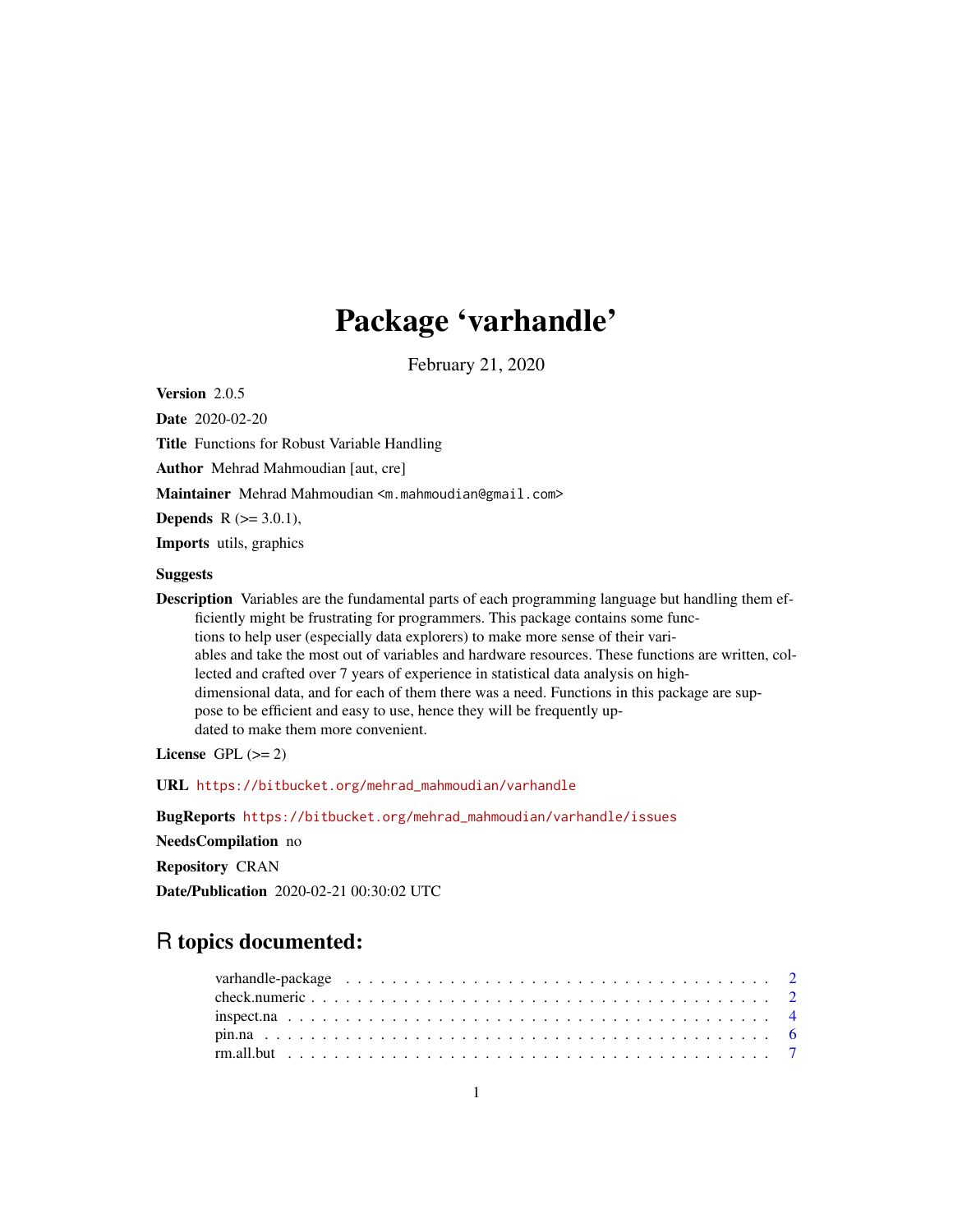# <span id="page-1-0"></span>2 check.numeric check.numeric check.numeric check.numeric check.numeric check.numeric

| Index |  |  |  |  |  |  |  |  |  |  |  |  |  |  |  |  |  |  |  |  |  |  |  |
|-------|--|--|--|--|--|--|--|--|--|--|--|--|--|--|--|--|--|--|--|--|--|--|--|
|       |  |  |  |  |  |  |  |  |  |  |  |  |  |  |  |  |  |  |  |  |  |  |  |
|       |  |  |  |  |  |  |  |  |  |  |  |  |  |  |  |  |  |  |  |  |  |  |  |
|       |  |  |  |  |  |  |  |  |  |  |  |  |  |  |  |  |  |  |  |  |  |  |  |
|       |  |  |  |  |  |  |  |  |  |  |  |  |  |  |  |  |  |  |  |  |  |  |  |
|       |  |  |  |  |  |  |  |  |  |  |  |  |  |  |  |  |  |  |  |  |  |  |  |

# varhandle-package *A Package to Work and Handl Variables Easier, Convenient and Flawless*

#### Description

A collection of functions for working and handling variables easier, convenient and flawless in R programming environment. It is suitable for Projects: Small to semi-large projects with massive amount of data. Programmers: Programming and exploring data on the fly or preparing and assembling a pipeline.

#### Details

| Package: | varhandle  |
|----------|------------|
| Type:    | Package    |
| Version: | 2.0.4      |
| Date:    | 2019-10-21 |
| License: | $GPL (=2)$ |

# Author(s)

Mehrad Mahmoudian [aut, cre] Who to complain to <m.mahmoudian@gmail.com> Reporting issues: https://bitbucket.org/mehrad\_mahmoudian/varhandle/issues?status=new&status=open

check.numeric *Check the vector's possiblity to convert to numeric*

# Description

This function gets a character or factor vector and checks if all the value can be safely converted to numeric.

#### Usage

check.numeric(v=NULL, na.rm=FALSE, only.integer=FALSE, exceptions=c(""), ignore.whitespace=TRUE)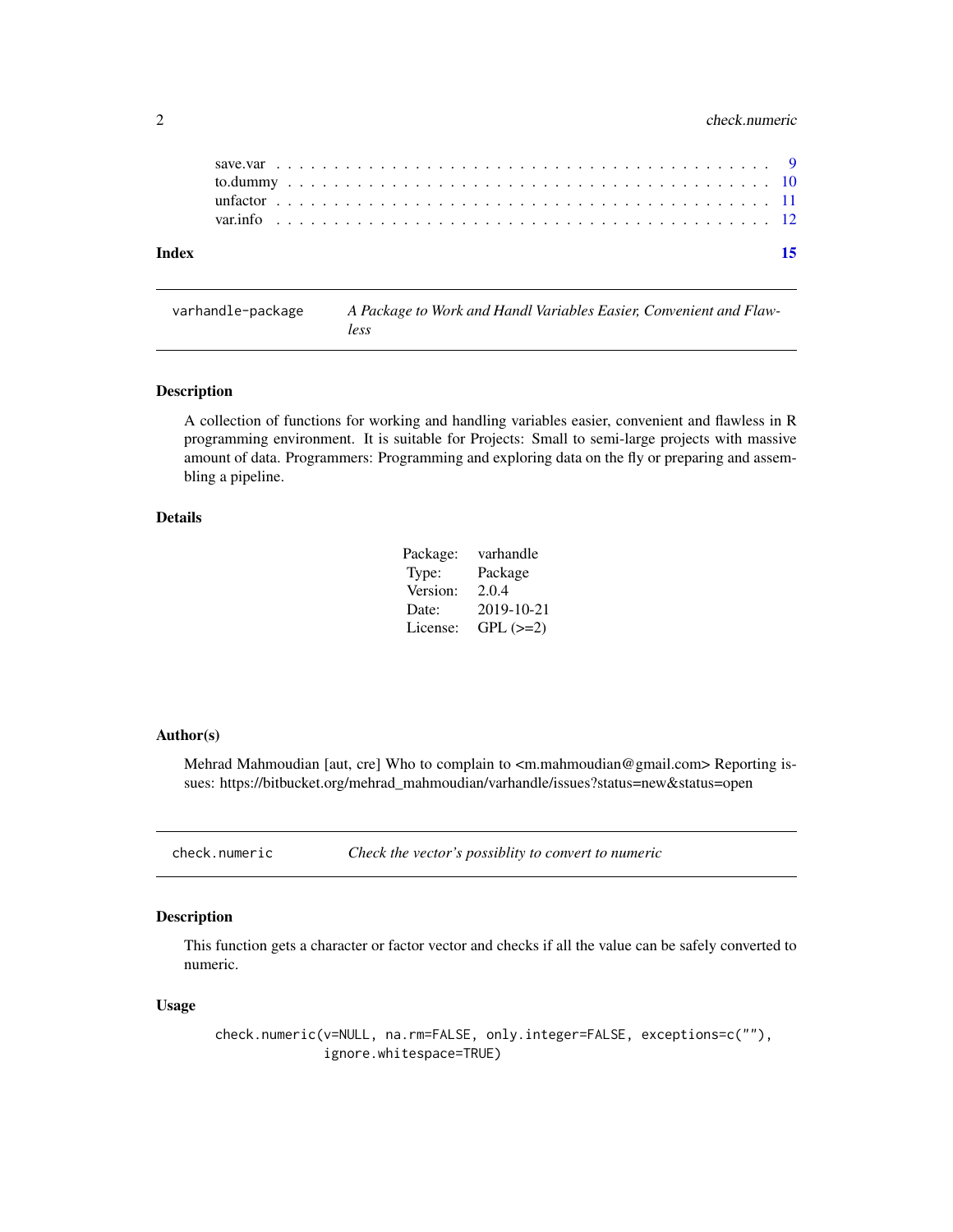# <span id="page-2-0"></span>check.numeric 3

#### **Arguments**

| $\mathsf{V}$      | The character vector or factor vector. (Mandatory)                                                                                                          |
|-------------------|-------------------------------------------------------------------------------------------------------------------------------------------------------------|
| na.rm             | logical. Should the function ignore NA? Default value is FLASE since NA can<br>be converted to numeric. (Optional)                                          |
| only.integer      | logical. Only check for integers and do not accept floating point. Default value<br>is FALSE. (Optional)                                                    |
| exceptions        | A character vector containing the strings that should be considered as valid to<br>be converted to numeric. (Optional)                                      |
| ignore.whitespace |                                                                                                                                                             |
|                   | logical. Ignore leading and tailing white space characters before assessing if the<br>vector can be converted to numeric. Default value is TRUE. (Optional) |

# Details

This function checks if it is safe to convert the vector to numeric and this conversion will not end up in producing NA. In nutshell this function tries to mak sure provided vector contains numbers but in a non-numeric class. see example for better understanding.

This function can be configured to only accept integer numbers (by setting the argument only.integer to TRUE). It can also ignore NA values (na.rm argument) and ignore heading/tailing whitespaces (ignore.whitespace argument).

There is also room to manually define exceptions to be concidered as numbers (exceptions argument).

# Value

The function return a logical vector. TRUE for all the elements in the given vector if they are safe to be converted into numeric in R (does not turned into NA). Remember that "" and " " can be converted to numeric safely (without getting the "NAs introduced by coercion" error), but their value would be NA.

In case of a integer, numric or logical vector, the function simply returns all TRUE logical vector.

#### Author(s)

Mehrad Mahmoudian

# See Also

[as.numeric](#page-0-0)

#### Examples

```
# Create a vector with NA
a \leftarrow as{\text{.character}(c(1:5, NA, seq(from=6, to=7, by=0.2))})# see what we created
print(a)
# check if the vector is all numbers (not ignoring NAs)
check.numeric(a)
```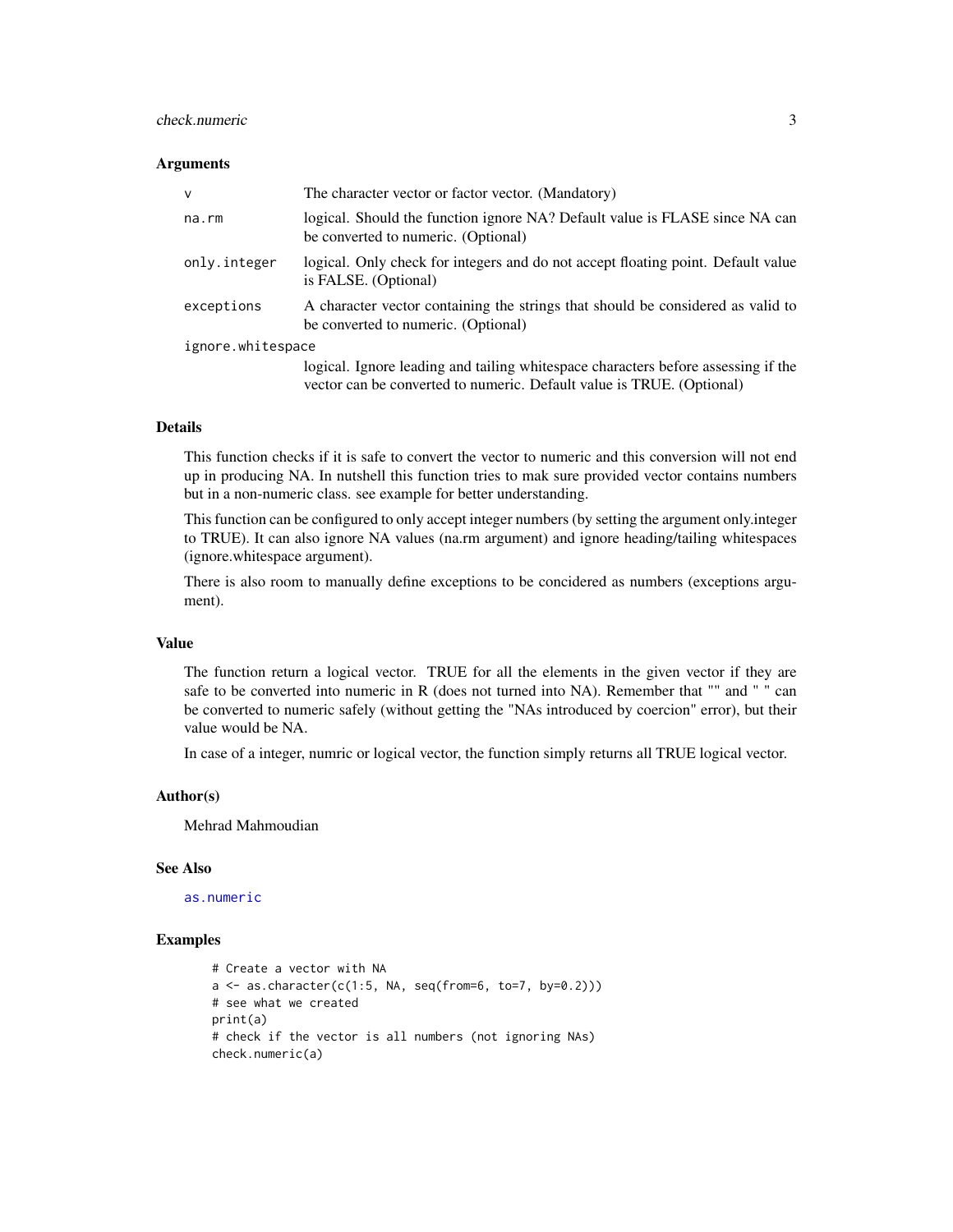```
# check if the vector is all numbers (ignoring NAs)
check.numeric(a, na.rm=TRUE)
# if all the items in vector a are safe for numeric conversion
if(all(check.numeric(a))){
  # convert the vector to numeric
  a \leftarrow as.numeric(a)}
# create a complicated vector
b \leq c("1", "2.2", "3."", ".4", ".5."", "..6", "seven", "00008","90000", "-10", "+11", "12-", "--13", "++14", NA, "",
  " 7 ", " ", "8e2", "8.6e-10", "-8.6e+10", "e3")
# show in propper format
print(data.frame(value=b, check.numeric=check.numeric(b), converted=as.numeric(b)))
  # value check.numeric converted
          1 TRUE 1.0e+00
  # 2 2.2 TRUE 2.2e+00
  # 3 3. TRUE 3.0e+00
  # 4 .4 TRUE 4.0e-01
  # 5 .5. FALSE NA
  # 6 ..6 FALSE NA
  # 7 seven FALSE NA
  # 8 00008 TRUE 8.0e+00
  # 9 90000 TRUE 9.0e+04
  # 10 -10 TRUE -1.0e+01
  # 11 +11 TRUE 1.1e+01
  # 12 12- FALSE NA
  # 13 --13 FALSE NA
  # 14 ++14 FALSE NA
  # 15 <NA> TRUE NA
  # 16 TRUE NA
  # 17 7 TRUE 7.0e+00
  # 18 TRUE NA
  # 19 8e2 TRUE 8.0e+02
  # 20 8.6e-10 TRUE 8.6e-10
  # 21 -8.6e+10 TRUE -8.6e+10
  # 22 e3 FALSE NA
```
# remember that "" and " " can be converted to numeric safely, but their value would be NA.

<span id="page-3-1"></span>inspect.na *inspect matrix or data.frame regarding NAs*

#### **Description**

This function provides a summary of NAs in a given matrix or data.frame either feature-wise (by column) or sample-wise (by row). It can also provide a barplot and/or histogram regarding this statistics.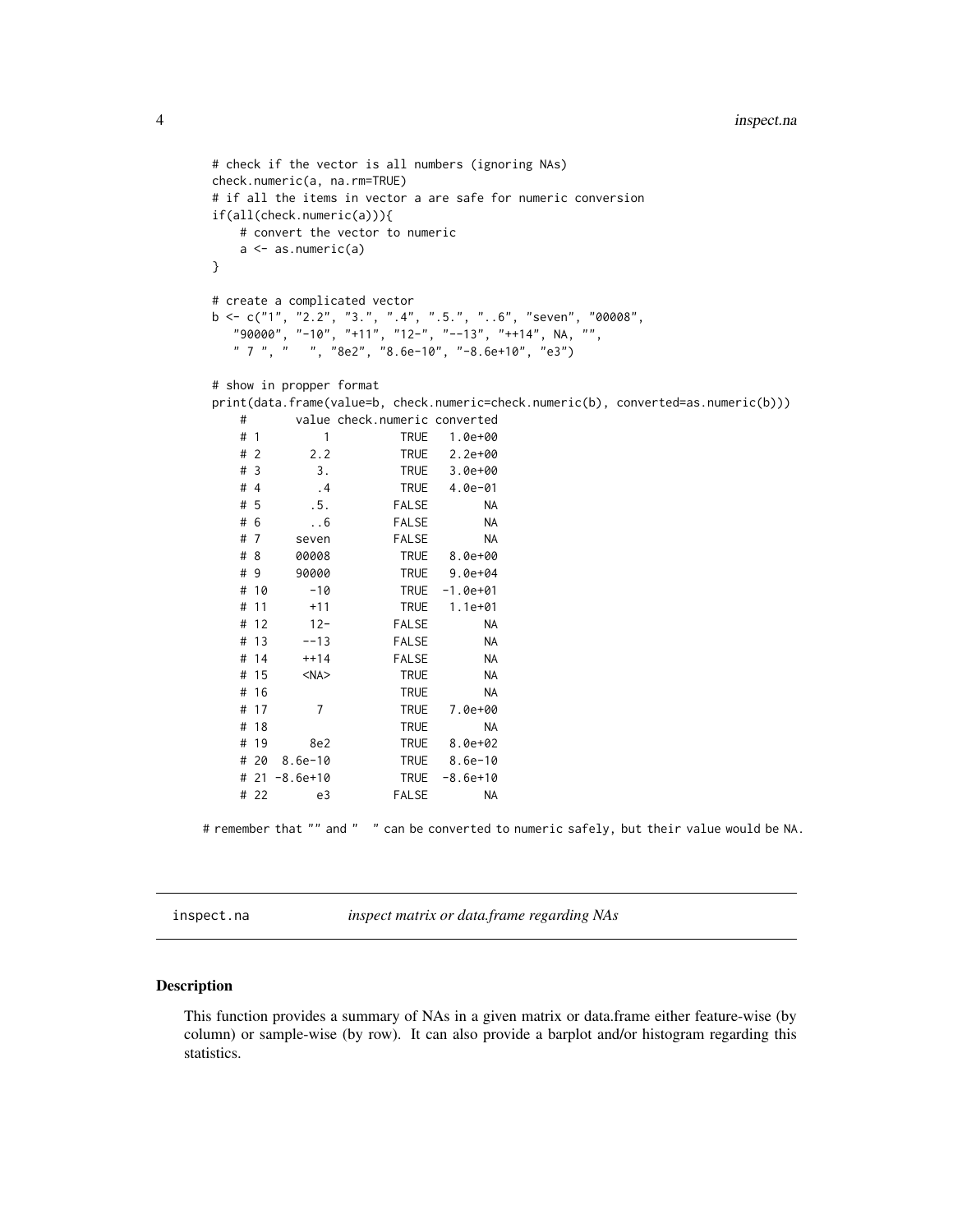#### <span id="page-4-0"></span>inspect.na 5

#### Usage

inspect.na(d, hist=FALSE, summary=TRUE, byrow=FALSE, barplot=TRUE, na.value = NA)

# Arguments

| d        | A data frame or matrix which you want to get the summary of NAs in it (Manda-<br>tory)                                                                                                |
|----------|---------------------------------------------------------------------------------------------------------------------------------------------------------------------------------------|
| hist     | logical. Should the function plot histogram. Default is FALSE. (Optional)                                                                                                             |
| summary  | logical. Should the function returns the result data frame. Default is TRUE.<br>(Optional)                                                                                            |
| byrow    | logical. Should the function perform row-wise. Default is FALSE. (Optional)                                                                                                           |
| barplot  | logical. Should the function plot barplot. Default is TRUE. (Optional)                                                                                                                |
| na.value | A vector containing the value that should be concidered as missing value. The<br>default is NA, but you can add to it or change it to your preference. See the<br>example. (Optional) |

# Details

This function provides a quick and easy way to see how much missing values (e.g NA) exist in a data.frame or matrix. This function is designed to make the data exploration easier since missing values are one of the most problematic part in lated stages of analysis.

# Value

The function prvides a data.frame (in case summary argument is set to TRUE) containing column or row index, name, number\_of\_NAs and ratio\_of\_NA. In case the function does not find any NA, it will return NULL in case it need to be checked by is.null().

The barplot generated by this function is presenting column names or row names which contain NAs with their NA ratio to the total number of items in that row or column. The plot also colors the bars based on their NA ratio: \* Gray less than and equal to 10% \* Yellow for >10% and <30% \* Orange for  $>30\%$  and  $<50\%$  \* Red for  $>50\%$  The plot also has horizontal lines at 10%, 20%, 30% and 50% to make the plot easier to read.

The histogram generated by this function is meant to provide an overview of how NAs are distributed in the input data. This plot presents all the columns or rows regardless of having NA values or not. This plot is more useful when used for small number of rows or columns.

# Author(s)

Mehrad Mahmoudian

#### See Also

[pin.na](#page-5-1) [is.na](#page-0-0)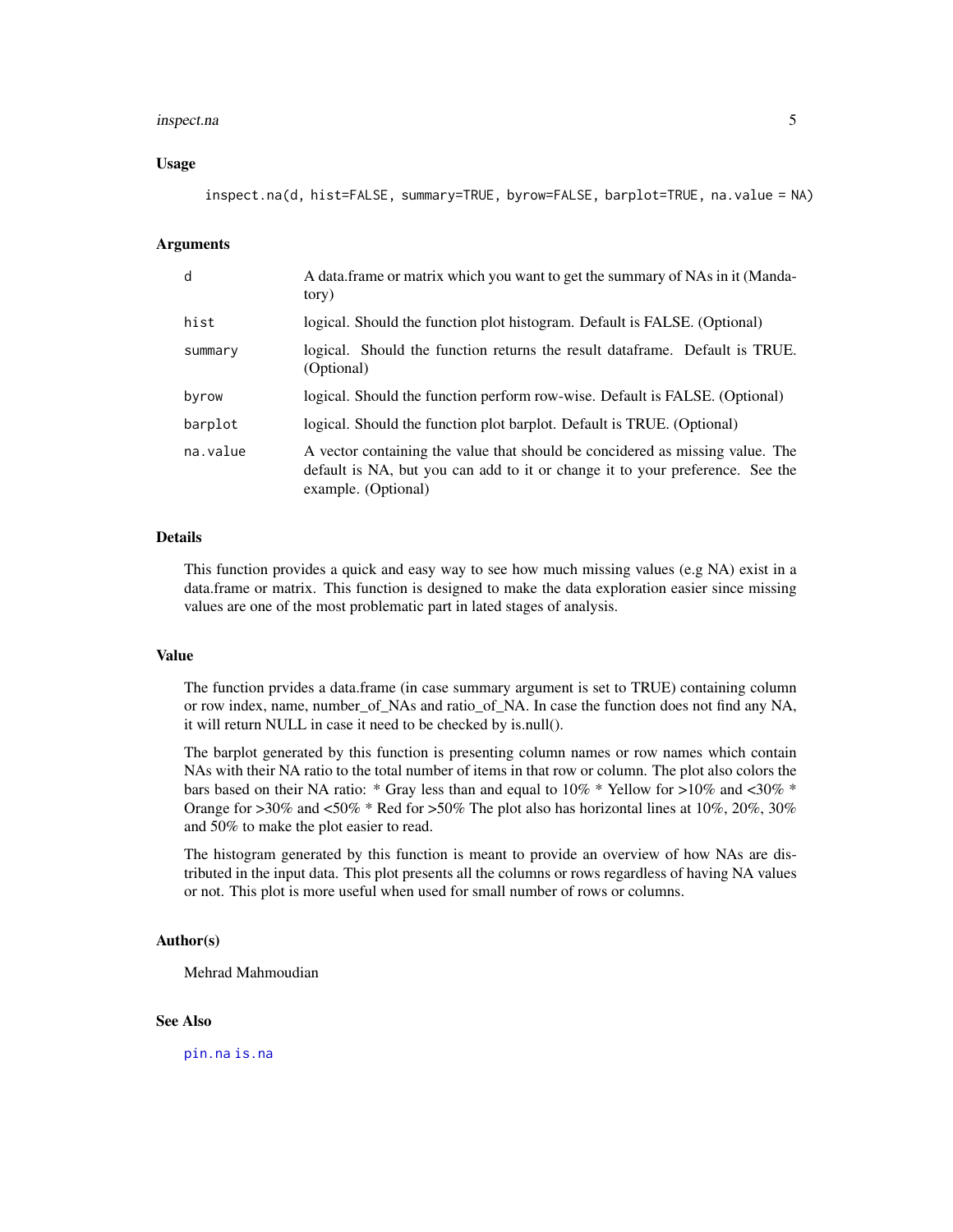# <span id="page-5-0"></span>Examples

```
# get some data
my_iris <- iris
# add 20 NAs randomly
for(i in 1:260){
    my_iris[sample(1:nrow(my_iris), 2), sample(c(1,2,3,1,3,3,3), 1)] <- NA
}
# now we can inspect the NAs
inspect.na(my_iris)
# plot the histogram
inspect.na(my_iris, hist=TRUE, barplot=FALSE)
```
<span id="page-5-1"></span>

pin.na *Pinpoint NAs in a vector, matrix or data.frame*

# **Description**

This function finds NAs (or defined missing values) in a vector, data.frame or matrix and returns a data.frame which contains two columns that includes the row number and column number of each NA.

#### Usage

 $pin.na(x, na.value = NA)$ 

#### Arguments

x A vector, data.frame or matrix which you want to pinpoint its NAs. (Mandatory) na.value A vector containing the value that should be concidered as missing value. The default is NA, but you can add to it or change it to your preference. See the example. (Optional)

# Details

This function provides a quick and easy way to locate and pinpoint NAs in a given vector, data.frame or matrix. This function is also used in [inspect.na](#page-3-1) function of this package.

# Value

If a vector is given, the index of NAs will be returned in a numeric vector format. In case of a given matrix or data.frame the function will return a data.frame with two columns, one indicating the row number and one indicating the column number. Each row will represent a location of a NA. In case no NA is found, the function will return NULL which makes it easy to use in if conditions using [is.null](#page-0-0).

# Author(s)

Mehrad Mahmoudian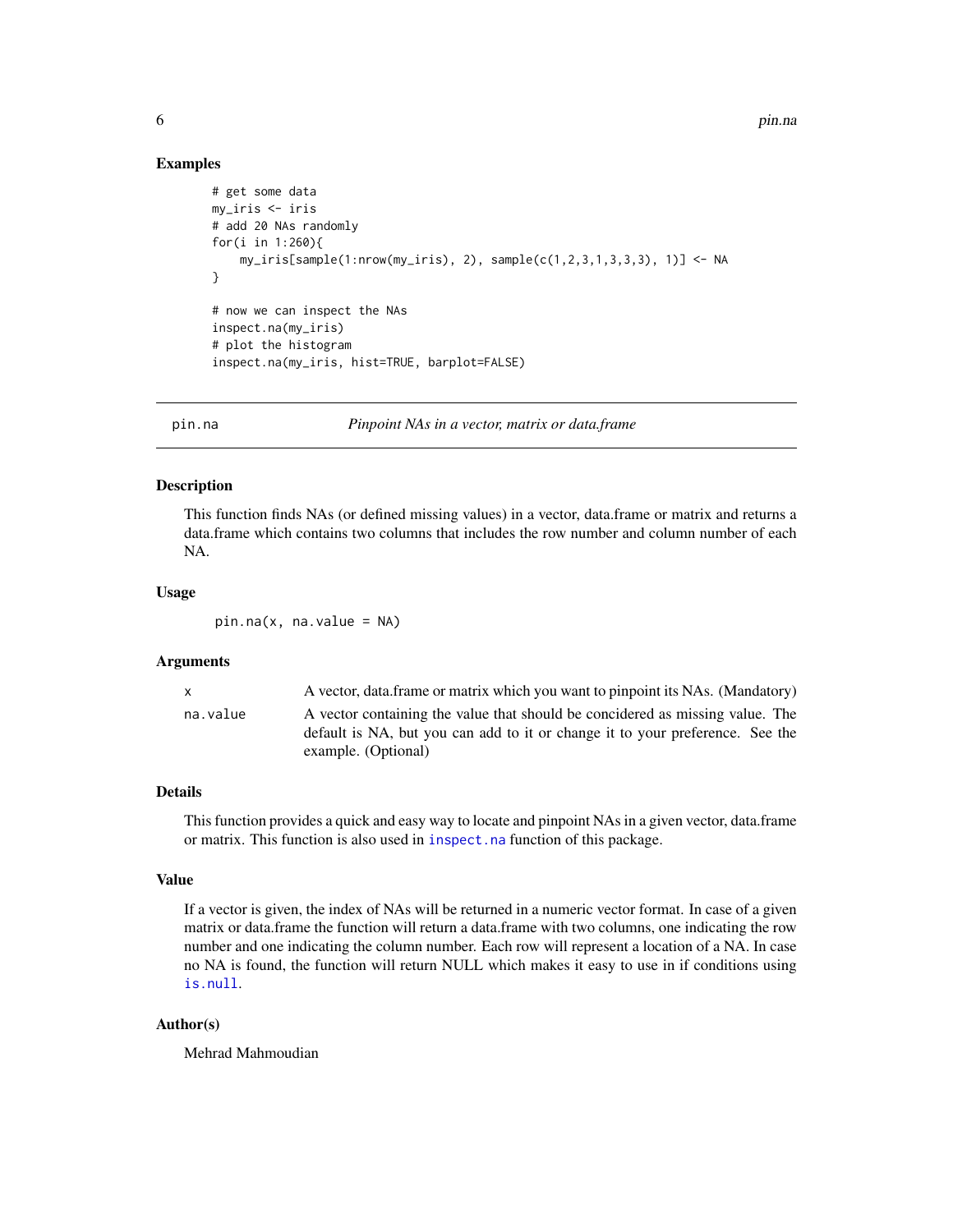#### <span id="page-6-0"></span>rm.all.but 7

# See Also

[is.na](#page-0-0)

# Examples

```
## generate some variables
# create a vector
var1 < -1:30# add NA at random places
var1[runif(7, 1, 30)] <- NA
# pinpoint NAs
pin.na(var1)
# create a matrix
var2 <- matrix(runif(100, 10, 99), nrow = 10)
# add NA at random places
var2[runif(9, 1, 100)] <- NA
# pinpoint NAs
pin.na(var2)
## define your own missing values:
var2[runif(5, 1, 100)] <- "."
pin.na(var2, na.value = c(NA, "."))
```
# rm.all.but *Remove all variables except those that you mention*

# Description

This function removes all existing variables (in the defined environment) except the variables given to it.

# Usage

```
rm.all.but(keep=NULL, envir=.GlobalEnv, keep_functions=TRUE, gc_limit=100,
           regex="auto")
```
# Arguments

| keep  | A vector containing the name of variables which you wish to keep and not re-<br>move or a regular expression to match variables you want to keep. Variable<br>names and regular expressions can be used combined if the argument 'regex' is<br>set to "auto". (Mandatory) |
|-------|---------------------------------------------------------------------------------------------------------------------------------------------------------------------------------------------------------------------------------------------------------------------------|
| envir | The environment that this function should be functional in, search in and act in.<br>(Optional)                                                                                                                                                                           |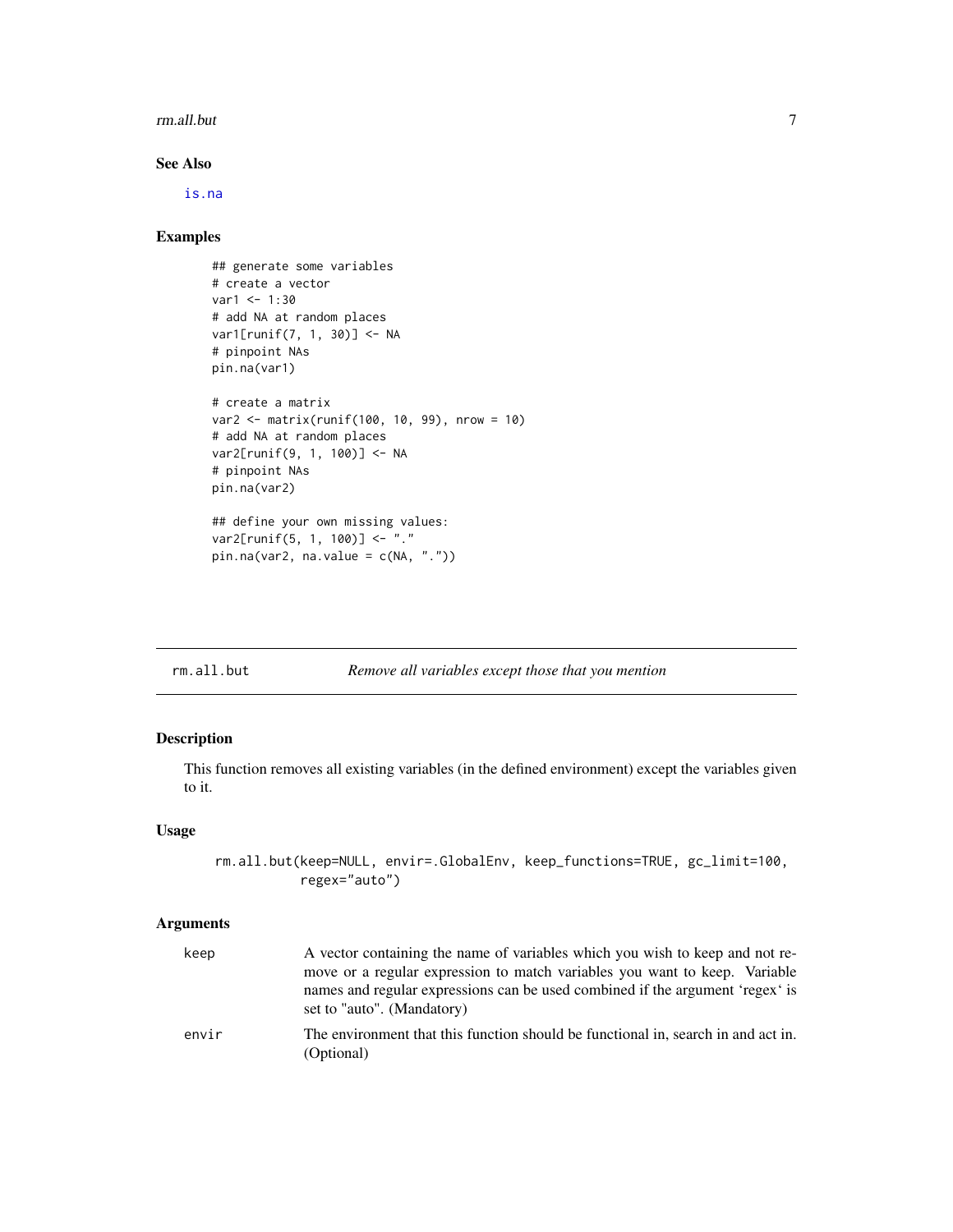<span id="page-7-0"></span>

|          | keep_functions A logical vector of length 1 indicating exclusion of function variables from re-<br>moval. (optional)            |
|----------|---------------------------------------------------------------------------------------------------------------------------------|
| gc_limit | A numeric vector of length 1 indicating the threshold for garbage collection in<br>Megabyte (MB) scale. (Optional)              |
| regex    | A vector with length 1 to define whether the function use regular expression in<br>keep (TRUE or FALSE) or auto detect ("auto") |

# Details

While working with R it happens that users generates an accumulate many variables and at some point they just want to keep some of them and remove the rest to make the workspace clean and reduce memory usage. This is where this function comes in to keep those variables user wants and remove the rest.

Two criteria can be used as filtering the varibales you wish to keep:

\* variable names \* regular expression

These can be also used in combination in any order. You can also have multiple regular expressions to match different varibale names.

The garbage collection will run if the size of removed variables exceed the gc\_limit parameter and will tell R to give back the amount of occupied memory by removed variables to the system. This comes handy since usually removed variables are created temprorily and removing them should free up the memory.

# Author(s)

Mehrad Mahmoudian

# See Also

[remove](#page-0-0) [gc](#page-0-0) [object.size](#page-0-0)

# Examples

```
# create some variable
for(i in names(iris)){
assign(i, iris[,i])
}
# see the list of variables
ls()
# remove every variable except Petal.Length, Petal.Width and i
rm.all.but(c("Petal*", "i"))
# see which variable are left
ls()
```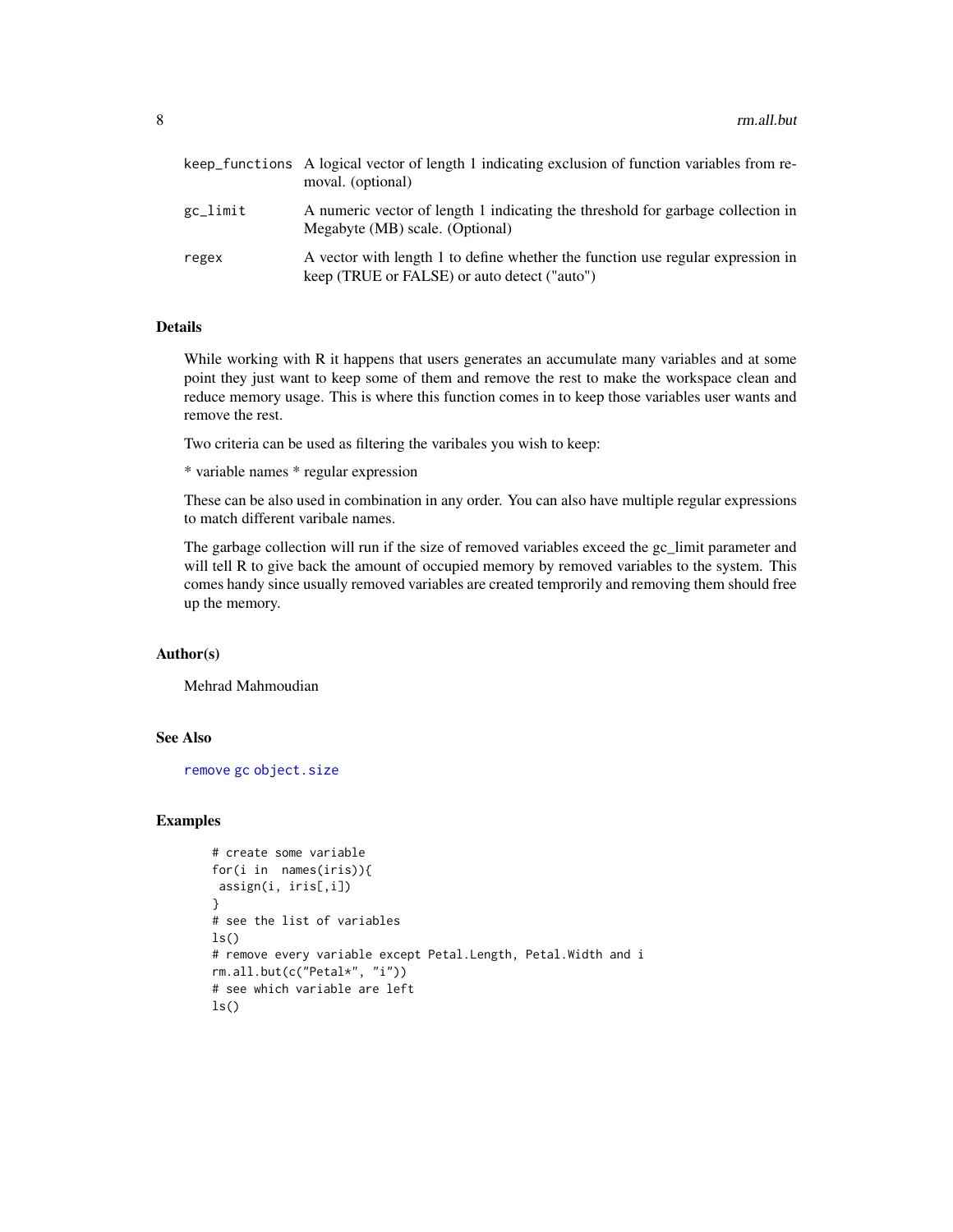<span id="page-8-0"></span>

#### Description

This function gets a list of variables as a character vector and save each variable name in a separate file, so that they can be loaded separately.

# Usage

```
save.var(varlist = ls(envir = as.environment(.GlobalEnv)),
        path = getwd(), newdir = TRUE, newdirtag = NULL, envir = .GlobalEnv)
```
#### Arguments

| varlist   | Character vector containing variable names. If not provided the function will<br>use all the variables of the environment. (Optional)                                                                                                                                        |
|-----------|------------------------------------------------------------------------------------------------------------------------------------------------------------------------------------------------------------------------------------------------------------------------------|
| path      | Path to folder that you want to save the files in. If not provided, the current<br>working directory will be used. (Optional)                                                                                                                                                |
| newdir    | Logical vector of length 1 indicating whether you want to create a subdirec-<br>tory to store your variable files in. This subdirectory will have the execution<br>time (%Y%m%d-%H%M%S) as folder name in combination with a text tag<br>(newdirtag) if provided. (Optional) |
| newdirtag | Character string used in combination with newdir=TRUE to tag the time based<br>folder name with a custom name. If not provided no tag will be used and the<br>folder name will just have the time format. (Optional)                                                         |
| envir     | Character string providing target environment in R session. The default is the<br>Global Environment. (Optional)                                                                                                                                                             |

# Details

This function is used for saving variables in batch into separate files in an organized way. This specifically comes handy when you generate many variables either dynamically or manually and you want to save them for later use and empty your memory. Saving variables in separate files help finding them as a file easier and faster and also reduces the loading time of the variable since you are also loading those that you want to use.

The save.var function has the feature to save the variables in subfolder to help user manage different version of same variable which are related to different runs.

# Author(s)

Mehrad Mahmoudian

# See Also

[save.image](#page-0-0), [save](#page-0-0)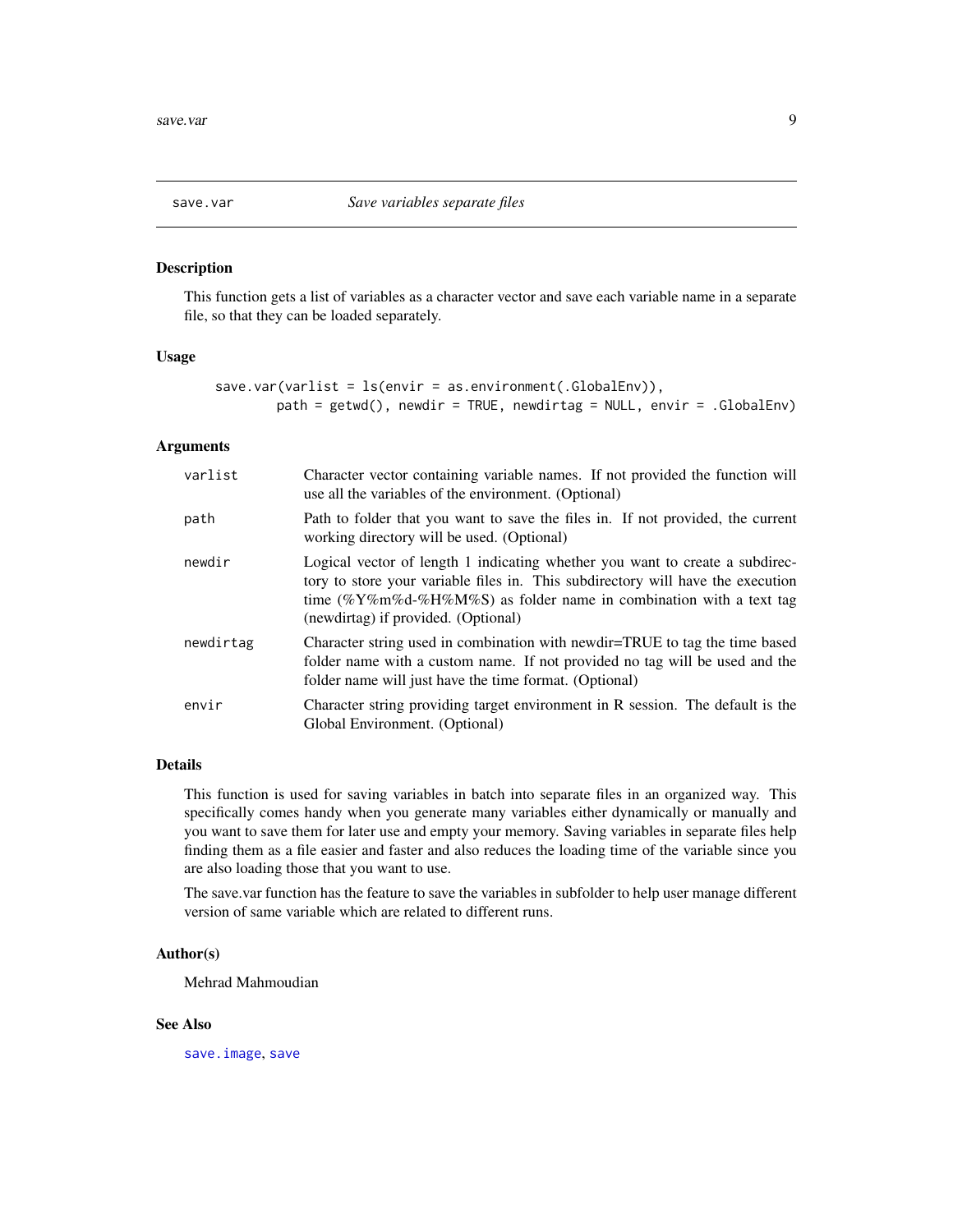# Examples

```
# generate variables dynamically
lapply(letters, function(x){assign(x=x, value=rnorm(1), env=globalenv())})
    ## Not run:
        # simple usage
        save.var()
        # specify a listof variables with tag
        save.var(varlist=c("a","e","i","o","u"), newdirtag="just_vowels")
## End(Not run)
```
to.dummy *Convert categorical vector into dummy binary dataframe*

## Description

This function gets a vector that contains some categories and convert it to dummy columns (also known as binary columns). The number of output columns is equal to the input categories.

# Usage

to.dummy(v, prefix)

#### Arguments

|        | A character, numeric or factor vector that contains the categories. (Mandatory) |
|--------|---------------------------------------------------------------------------------|
| prefix | A character string to attach to the begining of the column names to prevent     |
|        | confusion or conflicts. (Mandatory)                                             |

# Details

This function simplifies the procedure of making data ready for those learning algorithms or methods that cannot handle categorical columns. It works by getting a character, numeric or factor vector and convert it to some columns that each of which represent a category from the input vector. For example a vector of eye color with different categories like Black, Brown, Blue, Green will be transformed into a dataframe with 4 columns and each column has value of 1 for samples that have that specific eye color.

# Value

A data.frame is returned which only contains 0 and 1 as values. Number of this data.frame columns is equal to number of categories in the original input vector.

# Author(s)

Mehrad Mahmoudian

<span id="page-9-0"></span>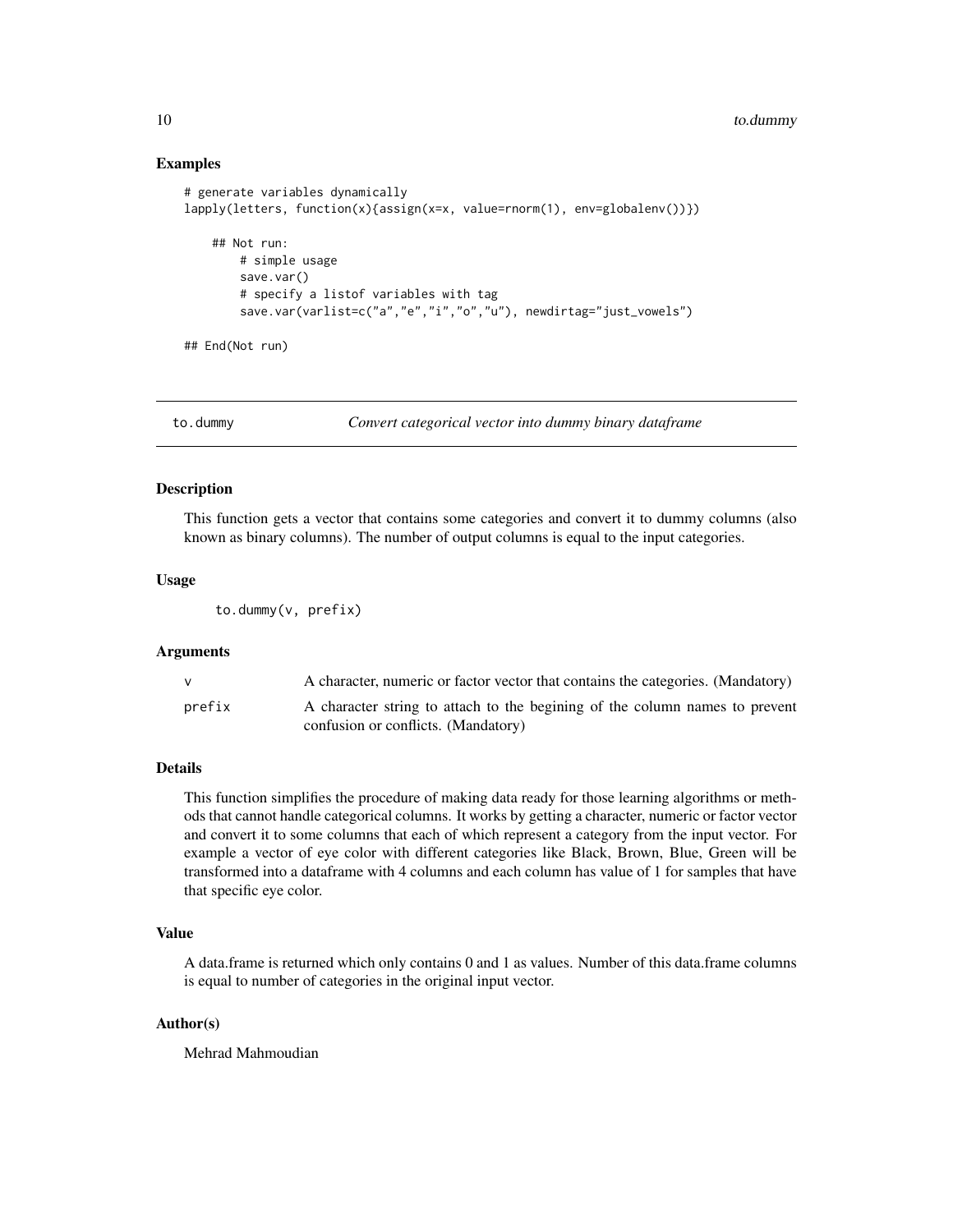#### <span id="page-10-0"></span>unfactor 11

#### Examples

```
# load a dataframe (from base package)
data(iris)
# see the actual values of the categorical column
print(iris$Species)
# convert to dummy
binary_species <- to.dummy(iris$Species, "species")
# view the first few lines of the binary_species data.frame
head(binary_species)
```
unfactor *Convert factor into appropriate class*

# Description

This function gets a factor vector, data.frame or matrix (that contains factor columns), detects the real class of the values and convert factor to the real class.

# Usage

unfactor(obj, auto\_class\_conversion = TRUE, verbose = FALSE)

# Arguments

| obj                   | The factor vector, data.fram or matrix. (Mandatory)                                                                                                                             |
|-----------------------|---------------------------------------------------------------------------------------------------------------------------------------------------------------------------------|
| auto_class_conversion |                                                                                                                                                                                 |
|                       | Whether or not the function should automatically convert numbers to numeric.<br>If set to FALSE, it will return all columns as class characters. Default is TRUE.<br>(Optional) |
| verbose               | Whether or not the function should be verbose, meaning it should message user<br>about the details of operation. Default is FALSE. (Optional)                                   |

# Details

This function turns factors to their real values. when a data.frame is given, the function detects factor columns and unfactor them, so you can give the whole data.frameand the function takes care of the rest. The values' real class detection mechanism is in a way that if everything in that column or vector are numbers and a decimal character, it change it to numeric otherwise it will be changed to character vector. This functionality can be turned off by setting the 'auto\_class\_conversion' argument to FALSE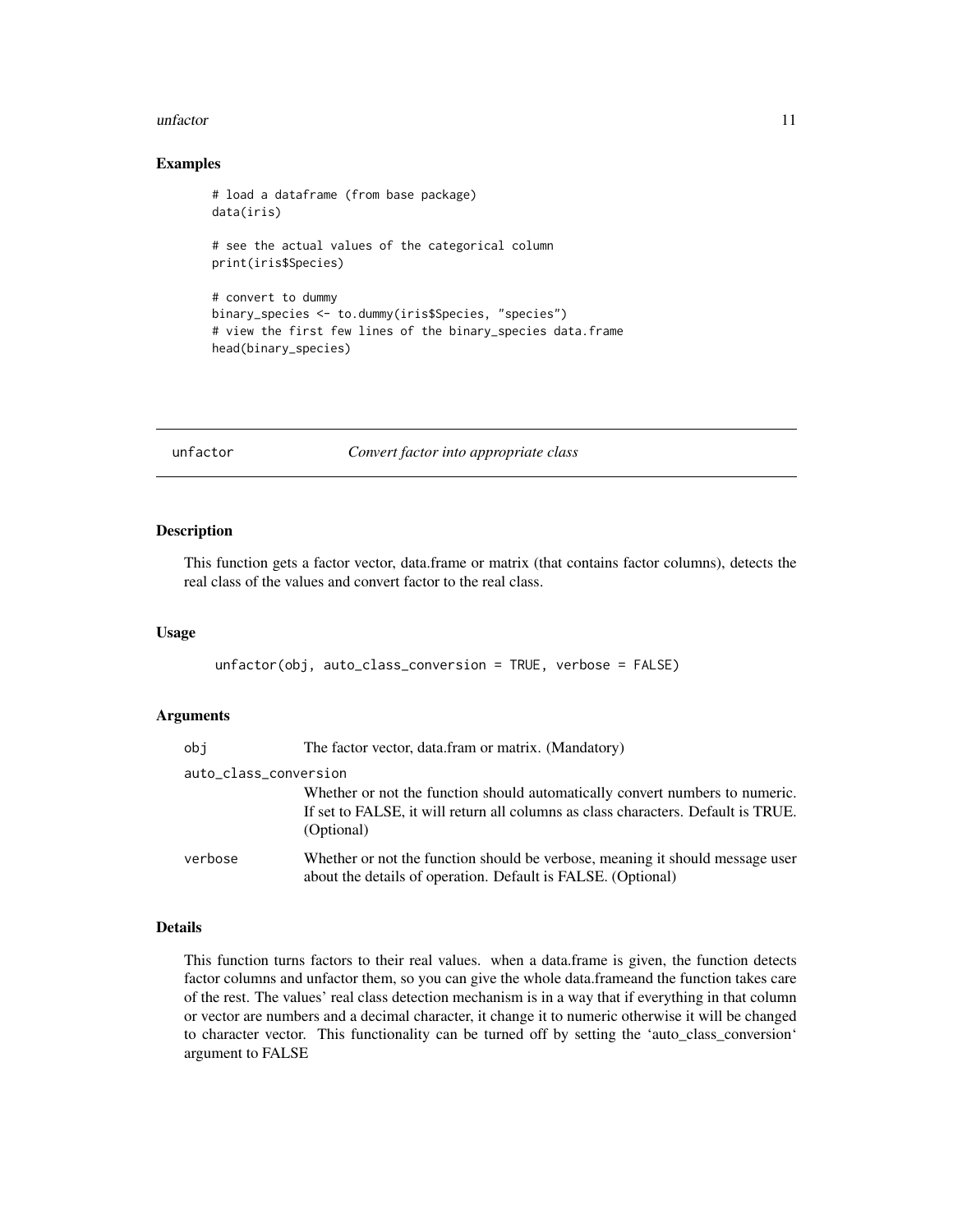# Value

In case of providing a vector as an input, a character vector or numeric vector. This depends on the type of values the input variable contains. Check the details section for detailed information. In case of providing a data.frame, the same data.frame will be returned but with converted columns. In case there is nothing to get converted from factors, the function peacefully exits. You can get the details of the steps in form of message if you set the 'verbose' argument to TRUE.

# Note

In case you have any issues with the function, please report to: https://bitbucket.org/mehrad\_mahmoudian/varhandle/issues

#### Author(s)

Mehrad Mahmoudian

# See Also

[as.character](#page-0-0), [as.numeric](#page-0-0)

# Examples

```
# load a dataframe (from base package)
 data(iris)
 # see the actual values of the categorical column
 class(iris$Species)
 # use vactor as input
 species <- unfactor(iris$Species)
 # check the class
 class(species)
 # use data.frame as input
my_iris <- data.frame(Sepal.Length=factor(iris$Sepal.Length), sample_id=factor(1:nrow(iris)))
 my_iris <- unfactor(my_iris)
 # check the class
 class(my_iris)
 class(my_iris$Sepal.Length)
 class(my_iris$sample_id)
```
var.info *Get a detailed list of variables*

#### Description

This function provides a detailed information of variables in the specified environment. If no environment and list of variables provided for the function, it will consider all existing variables in global environment.

<span id="page-11-0"></span>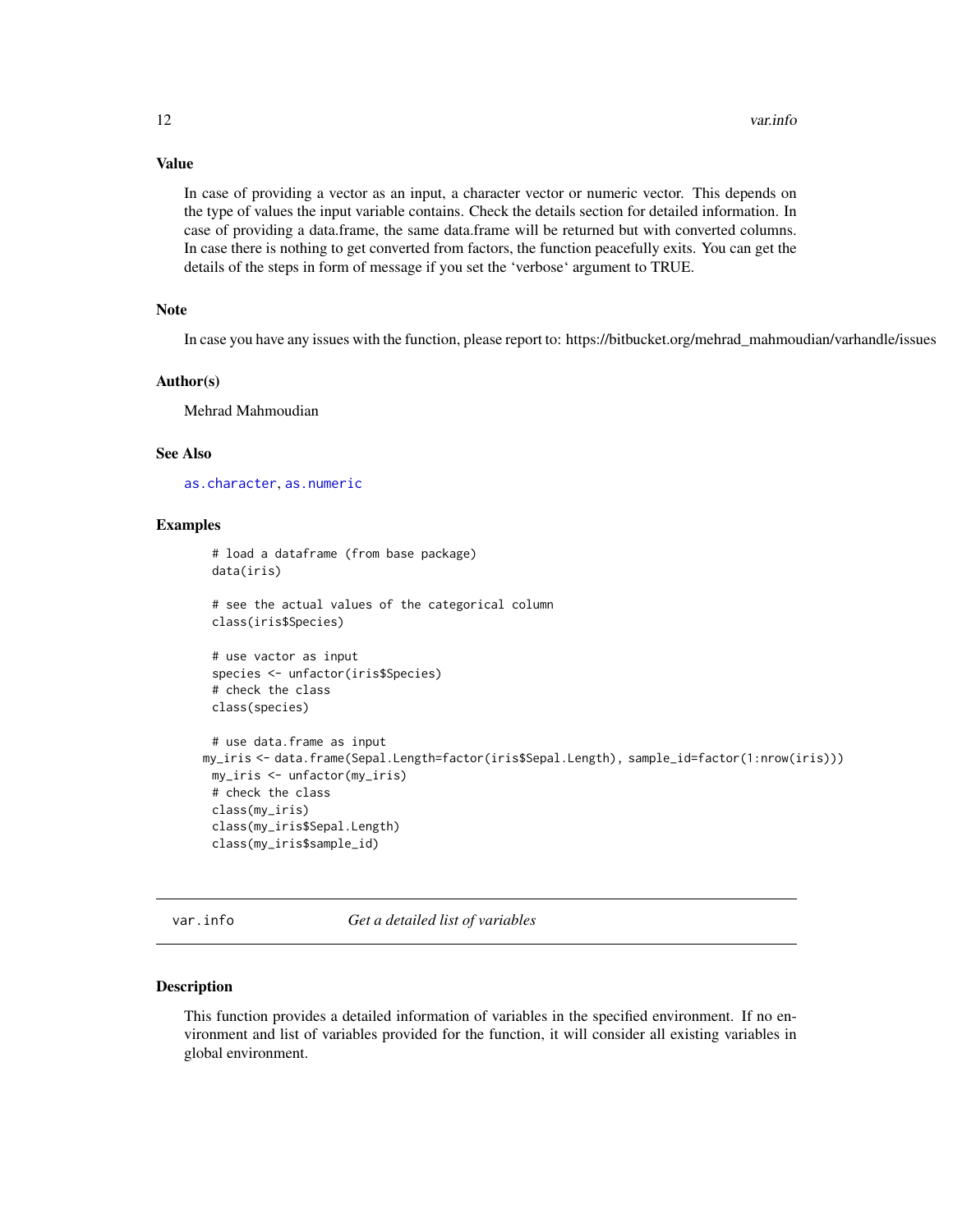#### var.info 13

# Usage

```
var.info(list="ALL", regex = NULL, envir=.GlobalEnv, human.readable=TRUE,
         sortby="size", decreasing=TRUE, n=Inf, beautify = FALSE,
         progressbar = FALSE)
```
# Arguments

| list           | A list of variables which you want to get information for. If not specified, it gets<br>all variables (Optional)                                                                                                                                                                            |
|----------------|---------------------------------------------------------------------------------------------------------------------------------------------------------------------------------------------------------------------------------------------------------------------------------------------|
| regex          | A regular expression to be applied on the list of variables. This is very useful<br>for example when 'list = " $ALL$ "'. (Optional)                                                                                                                                                         |
| envir          | The environment in which you want this function to be functional. (Optional)                                                                                                                                                                                                                |
| human.readable | If you want to have the variable size in humar readable format (Kb, Mb, etc.).<br>(Optional)                                                                                                                                                                                                |
| sortby         | The name of a column that you wish to sort the output with. If not specified<br>the result will be sorted by "size". Valid options are "name", "class", "size" or<br>"detail". (Optional)                                                                                                   |
| decreasing     | A logical parameter (TRUE/FALSE) indicating that you want the sort to be done<br>decreasingly or increasingly. If not specified it is TRUE. (Optional)                                                                                                                                      |
| n              | Number of desired rows in output If you want to have top 10, n should be equal<br>to 10. If not specified the output will include all variables. (Optional)                                                                                                                                 |
| beautify       | A Logical parameter indicating whether the output should beautified. At the<br>moment it just adds a up/down triangle in the column name, showing the sort<br>direction and based which column the table is sorted. Default value is FALSE.<br>See Details for more information. (optional) |
| progressbar    | A Logical parameter indicating whether user wants to see progressbar or not.<br>Default value is FALSE. See Details for more information. (optional)                                                                                                                                        |

# Details

This function is a quick way to have some basic information about a list of variables. By modifying and changing the default parameters, you can narrow down the variables you are investigating. The main objective of this fuction is providing the following information about the variables in an easy and intuitive way: class size (amount of memory the variable has occupied) detail (dimention for data.frame and matrices and length of vectors)

In case the variable is a matrix or data.frame, in detail column the dimention will be provided, if it is a vector, the length will be reported, otherwise you will see NA in detail column for that specific variable.

This function is usually very quick but in case of having many variables in the environment, it might take some time, hence a progressbar is implemented to inform user about the process.

#### Value

The output will be a sorted data.frame with 4 columns. The "name" column contains the name of each variable, column "class" contains the class of each variable, columns "size" show the amount of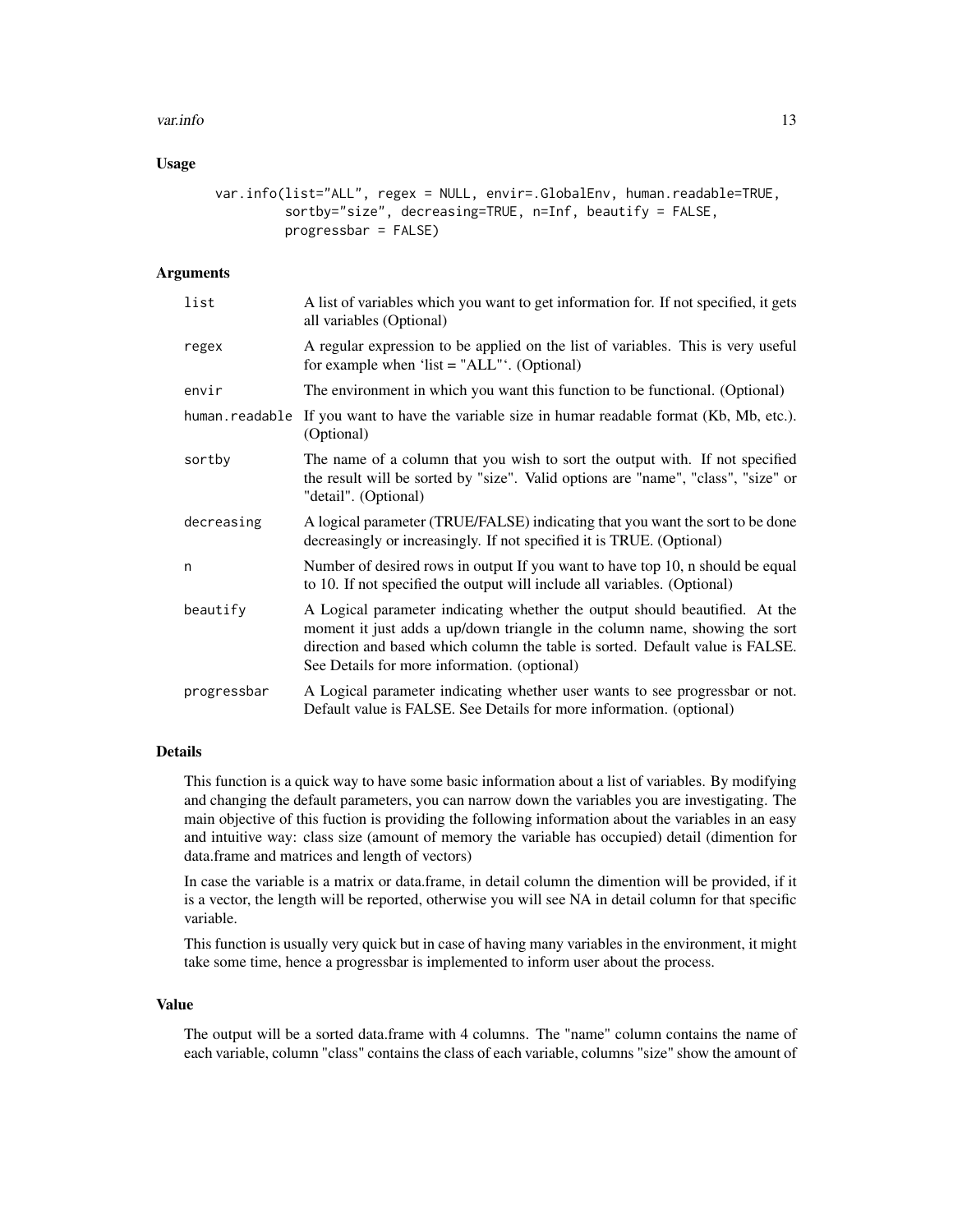<span id="page-13-0"></span>memory the variable is occupying (it can be configured to be in bytes or human readable format. for this use the human.readable parameter.) and "detail" column includes variable-specific information (for matrices and data.frames the dimention and for vectors their list will be reported.)

#### Author(s)

Mehrad Mahmoudian

#### See Also

[class](#page-0-0), [object.size](#page-0-0)

# Examples

```
###### generate some variables ######
# a data.frame
data(iris)
# some character vector
for(i in 1:5){
    assign(letters[i], paste("some random text:",
                             paste0(letters[runif(5, 1, 26)],
                             collapse="")))
}
# a list
f <- lapply(5:10, function(x){paste("some random text:",
                              paste0(letters[runif(5, 1, 26)],
                              collapse=""))})
###### demo of this function ######
# basic usage
var.info()
# the sorting
var.info(sortby="name", decreasing=FALSE)
# select using regular expression
var.info(regex="^i")
```

```
# having the top 5 objects that use most memory in a beautified output
var.info(n=5, sortby="size", decreasing=TRUE, beautify=TRUE)
```